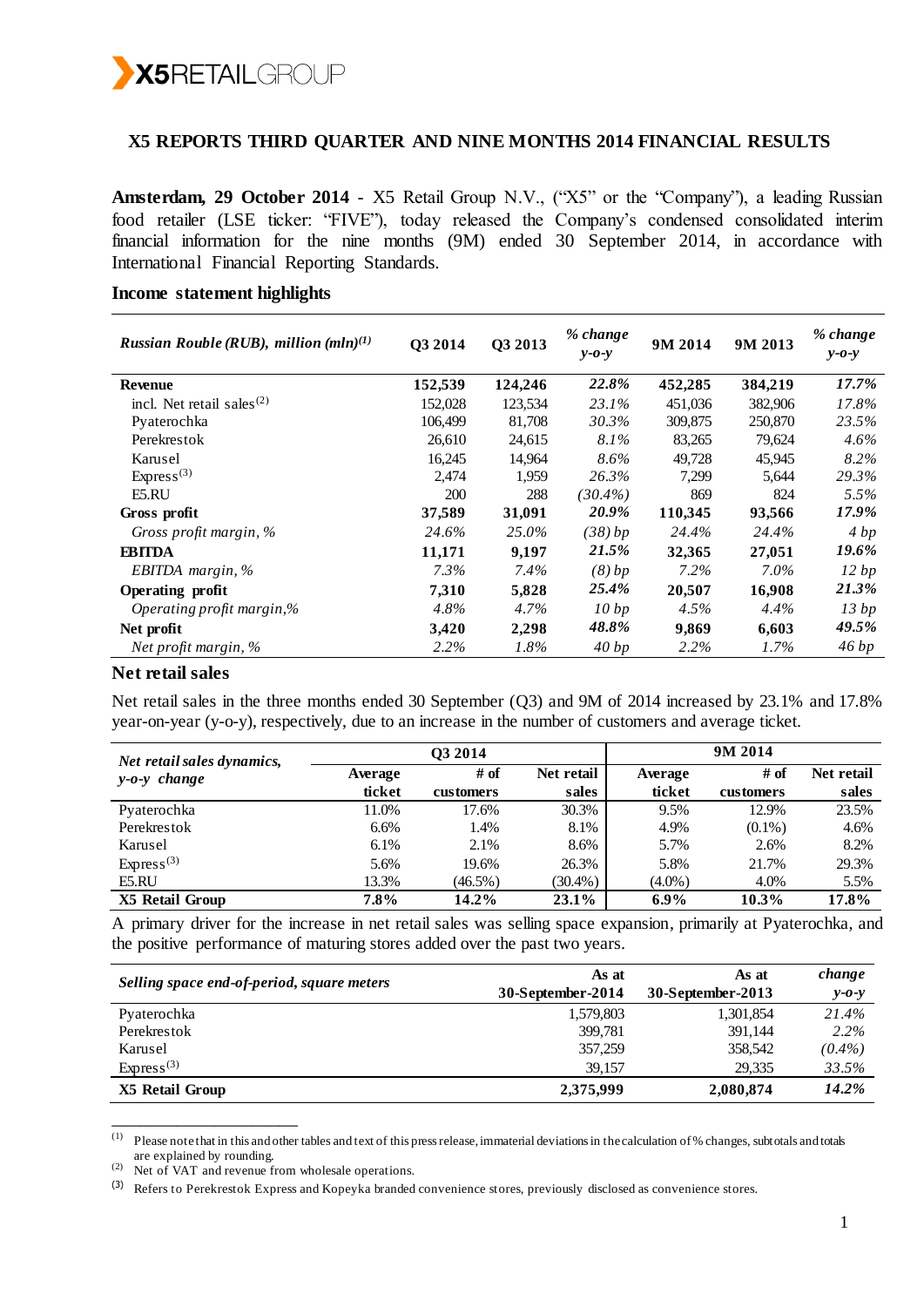

| $LFL^{(1)}$ results, growth y-o-y |              | O <sub>3</sub> 2014 |               |              | 9M 2014        |               |  |
|-----------------------------------|--------------|---------------------|---------------|--------------|----------------|---------------|--|
|                                   | <b>Sales</b> | Traffic             | <b>Basket</b> | <b>Sales</b> | <b>Traffic</b> | <b>Basket</b> |  |
| Pyaterochka                       | 17.7%        | 5.3%                | 11.8%         | 12.3%        | 1.6%           | 10.5%         |  |
| Perekrestok                       | 4.3%         | $(0.1\%)$           | 4.5%          | 1.8%         | $(1.6\%)$      | 3.5%          |  |
| Karusel                           | 4.5%         | $(1.5\%)$           | 6.1%          | 5.3%         | $(0.0\%)$      | 5.3%          |  |
| <b>Express</b>                    | 4.6%         | $0.9\%$             | 3.6%          | 3.8%         | $(1.2\%)$      | 5.1%          |  |
| X5 Retail Group                   | 13.3%        | $4.0\%$             | $9.0\%$       | $9.2\%$      | $0.9\%$        | $8.2\%$       |  |

The Company's net retail sales and like-for-like sales in Q3 and 9M 2014 were positively impacted by the growth of the averge ticket and basket due to changes in product mix, increased volume and rising food inflation.

Pyaterochka's LFL traffic and basket performance was better than the Company's average in Q3 and 9M 2014 due to:

- The impact of assortment rotation;
- Improved promotional and marketing campaigns; and
- Better shelf availabitiliy of products due to improvements in logistics service levels.

#### **Gross profit margin**

\_\_\_\_\_\_\_\_\_\_\_\_\_\_\_\_\_

The Company's gross profit margin in Q3 and 9M 2014 amounted to 24.6% and 24.4%, respectively, compared to 25.0% and 24.4%, in Q3 and 9M 2013, respectively. The differences were primarily driven by more active price investments in Q3 2014 compared to Q3 2013, which were offset by improvements in logistics expense in both Q3 and 9M 2014 and improved shrinkage in 9M 2014.

| <b>RUB</b> mln       | Q3 2014   | Q3 2013   | change<br>$y - 0 - y$ | 9M 2014   | 9M 2013   | change<br>$y - 0 - y$ |
|----------------------|-----------|-----------|-----------------------|-----------|-----------|-----------------------|
| <b>Staff</b> costs   | (12, 468) | (10, 344) | 20.5%                 | (36, 573) | (31,879)  | 14.7%                 |
| % of revenue         | 8.2%      | 8.3%      | $(15)$ bp             | 8.1%      | 8.3%      | $(21)$ bp             |
| Lease expenses       | (7,038)   | (5,768)   | 22.0%                 | (20, 354) | (16, 646) | 22.3%                 |
| % of revenue         | 4.6%      | 4.6%      | $(3)$ bp              | 4.5%      | 4.3%      | 17bp                  |
| D&A                  | (3,861)   | (3,369)   | 14.6%                 | (11,858)  | (10, 143) | 16.9%                 |
| % of revenue         | 2.5%      | 2.7%      | $(18)$ bp             | 2.6%      | 2.6%      | $(2)$ bp              |
| <b>Utilities</b>     | (3,057)   | (2,549)   | 19.9%                 | (9,625)   | (8,275)   | 16.3%                 |
| % of revenue         | 2.0%      | 2.1%      | $(5)$ bp              | 2.1%      | 2.2%      | $(3)$ bp              |
| Other store costs    | (2,521)   | (2,218)   | 13.7%                 | (7,201)   | (6,625)   | 8.7%                  |
| % of revenue         | 1.7%      | 1.8%      | $(13)$ bp             | 1.6%      | 1.7%      | $(13)$ bp             |
| Third party services | (1,516)   | (1,015)   | 49.5%                 | (4,101)   | (2,877)   | 42.5%                 |
| % of revenue         | 1.0%      | 0.8%      | 18bp                  | 0.9%      | 0.7%      | 16bp                  |
| Other expenses       | (1,365)   | (1,443)   | $(5.4\%)$             | (5,220)   | (4, 482)  | 16.5%                 |
| % of revenue         | 0.9%      | 1.2%      | $(27)$ bp             | 1.2%      | 1.2%      | $(1)$ bp              |
| Total SG&A           | (31, 825) | (26,706)  | 19.2%                 | (94, 932) | (80,927)  | 17.3%                 |
| % of revenue         | 20.9%     | 21.5%     | $(63)$ bp             | 21.0%     | 21.1%     | $(7)$ bp              |

**Selling, general and administrative (SG&A) expenses** 

As a percentage of total revenue, SG&A expenses decreased y-o-y in Q3 and 9M 2014 compared to the corresponding periods in 2013. Staff costs, lease expense and D&A were the main drivers in SG&A expenses and accounted for 73.4% and 72.6% of SG&A expenses in Q3 and 9M 2014, respectively.

**<sup>(1)</sup>** LFL comparisons of retail sales between two periods are comparisons of retail sales in local currency (including VAT) generat ed by the relevant stores. The stores that are included in LFL comparisons are those that have operated for at least 12 full months. Their sales are included in LFL calculation starting from the day of the store's opening. We include all stores that fit our LFL criteria in each reporting period.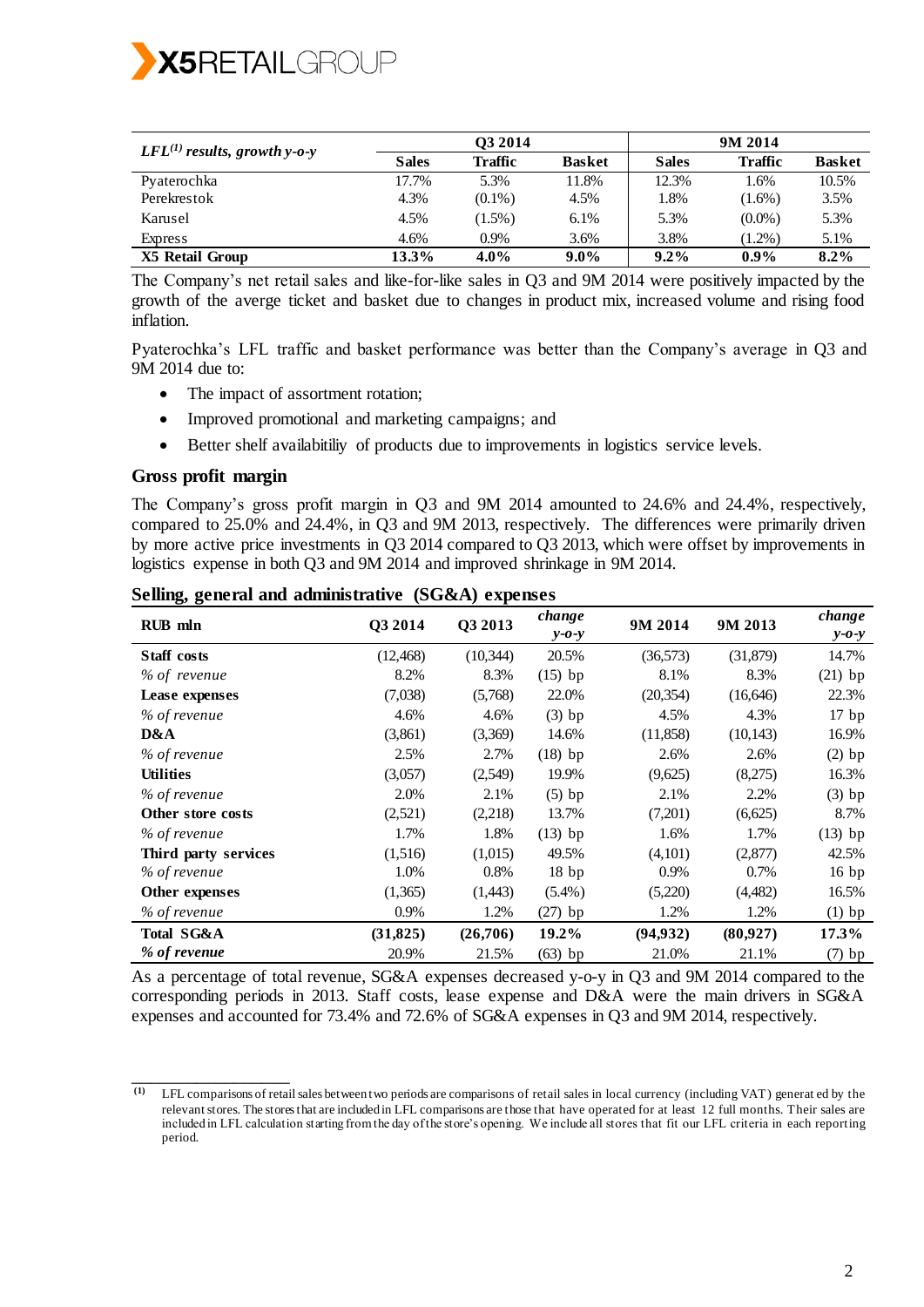

Staff costs, as a percentage of revenue, decreased y-o-y by 15 bp in Q3 2014 to 8.2% primarily due to a decrease in outstaffing expense and lower expenses for administrative personnel that were partially offset by an increase in wages and benefits of retail employees.

Lease expenses increased by 22.0% y-o-y in Q3 2014 but remained in line as a percentage of revenue compared to Q3 2013 due to improvements in operating leverage.

Depreciation and amortization expense, utilities and other store costs decreased y-o-y, as percentage of revenue, due to improvements in operating leverage in Q3 2014.

Third party services expenses in Q3 2014 increased, as a percentage of revenue, by 18 bp y-o-y primarily due to an increase in advertising and marketing activities.

In Q3 2014, other expenses, as a percentage of revenue, decreased by 27 bp y-o-y primarily due to the release of a provision for taxes other than income tax.

The decrease in gross profit margin was almost entirely offset by the decrease in SG&A expenses as a percentage of revenue resulting in an EBITDA margin of 7.3% in Q3 2014, which is only 8 bp lower than in Q3 2013.

In 9M 2014, SG&A expenses as a percentage of revenue decreased by 7 bp y-o-y to 21.0%.

Staff costs and other store costs as a percentage of revenue in 9M 2014 were lower by 21 and 13 bp y-o-y, respectively, while third party services expense increased as a percentage of revenue y-o-y by 16 bp, for the same reasons mentioned above.

Lease expense increased as a percentage of revenue by 17 bp y-o-y in 9M 2014 due to new store openings, the subsequent increase in the proportion of leased space as a percentage of our total real estate portfolio and an increase in our average lease rates, which were offset by improvements in operating leverage. As a percentage of X5's total real estate portfolio, leased space accounted for 58.0% at 30 September 2014 compared to 55.6% at 30 September 2013.

Depreciation and amortization, utilities and other expenses as a percentage of revenue changed immaterially in 9M 2014 compared to 9M 2013.

As a result of the factors discussed above, EBITDA margin in 9M 2014 amounted to 7.2% of revenue compared to EBITDA margin of 7.0% of revenue, in the corresponding period of 2013.

| $RIB$ mln                   | O3 2014 | Q3 2013 | % change<br>$v$ -0- $v$ | 9M 2014 | 9M 2013 | % change<br>$y - 0 - y$ |
|-----------------------------|---------|---------|-------------------------|---------|---------|-------------------------|
| <b>Operating Profit</b>     | 7.310   | 5,828   | 25.4%                   | 20.507  | 16,908  | 21.3%                   |
| Net finance costs           | (3,152) | (2,803) | 12.4%                   | (8,802) | (8,256) | $6.6\%$                 |
| Net FX result               | 36      | (29)    | n/a                     | 53      | 49      | 8.2%                    |
| Share of loss of associates | (5)     | (1)     | $400.0\%$               | (5)     | (13)    | $(61.5\%)$              |
| Profit before tax           | 4,189   | 2,995   | 39.9%                   | 11,753  | 8,688   | 35.3%                   |
| In come tax expense         | (769)   | (697)   | $10.4\%$                | (1,884) | (2,085) | $(9.6\%)$               |
| Net profit                  | 3,420   | 2,298   | 48.8%                   | 9,869   | 6,603   | 49.5%                   |
| Net profit margin           | $2.2\%$ | $1.8\%$ |                         | $2.2\%$ | $1.7\%$ |                         |

#### **Non-operating gains and losses**

Net finance costs in Q3 2014 increased y-o-y by 12.4%. The weighted average effective interest rate on X5's total debt for 9M 2014 increased to 9.7% from 8.7% for 9M 2013.

In 9M 2014, X5's effective tax rate was 16.0% compared to 24.0% in the corresponding period of 2013. The Russian statutory income tax rate for both periods was 20.0%. The lower effective tax rate in 9M 2014 is due to the one-off elimination of a RUB 749 mln tax provision in H1 2014.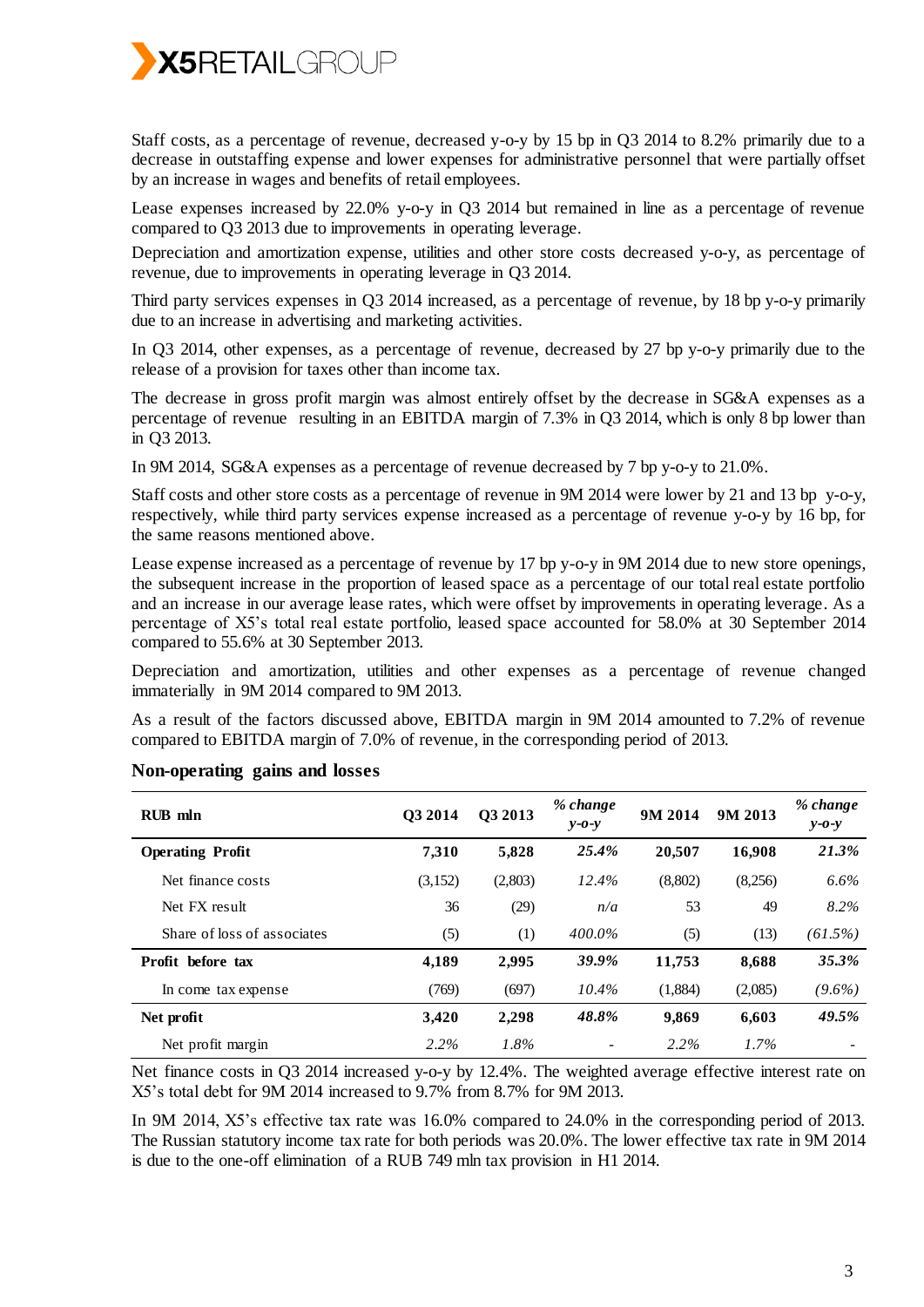

### **Consolidated cash flow**

| <b>RUB</b> mln                                                          | O <sub>3</sub> 2014 | 03 2013 | % change<br>$v$ -0- $v$ | 9M 2014   | 9M 2013   | % change<br>$y - 0 - y$ |
|-------------------------------------------------------------------------|---------------------|---------|-------------------------|-----------|-----------|-------------------------|
| Net cash generated from operating<br>activities                         | 6.825               | 3.334   | 104.7%                  | 14.969    | 5.747     | 160.5%                  |
| Net cash from operating activities<br>before changes in working capital | 10.897              | 9.231   | 18.0%                   | 32.294    | 27,420    | 17.8%                   |
| Change in working capital                                               | 379                 | (2,979) | n/a                     | (6,685)   | (11, 174) | $(40.2)\%$              |
| Net interest and income tax paid                                        | (4, 451)            | (2,918) | 52.6%                   | (10, 640) | (10, 499) | $1.3\%$                 |
| Net cash used in investing activities                                   | (6,590)             | (5,183) | 27.1%                   | (15,790)  | (13, 174) | 19.9%                   |
| Net cash used in financing activities                                   | (2,817)             | (1,617) | 74.2%                   | (3,238)   | (1,190)   | 172.0%                  |
| Effect of exchange rate changes on<br>cash and cash equivalents         | (19)                | 6       | n/a                     | (32)      | (4)       | 729.0%                  |
| Net decrease in cash & cash<br>equivalents                              | (2,601)             | (3,460) | $(24.8\%)$              | (4,091)   | (8,621)   | (52.5%)                 |

In Q3 2014, net cash flows generated from operating activities increased compared to the corresponding period of 2013 primarily due to higher EBITDA and the positive contribution from changes in working capital in Q3 2014, which were offset by higher net interest and income tax paid.

Net interest and income tax paid increased due to the higher cost of debt in Q3 2014 as well as the impact of a tax credit received in Q3 2013 for overpayment of taxes in prior periods.

Net cash flows generated from operating activities in 9M 2014 amounted to RUB 14,969 mln compared to RUB 5,747 mln in 9M 2013. The increase was primarily due to higher EBITDA and improved y-o-y working capital dynamics in 9M 2014.

In 9M 2014, net interest and income tax paid increased immaterially due to the higher cost of debt which was offset by lower income tax paid as a result of the creation of a consolidated group of taxpayers (CGT) and the tax refund in Q2 2014.

In 2014, X5 created a CGT comprised of certain Russian subsidiaries of the Company, which allows X5 to offset the taxable profits against the current tax losses of CGT entities. In Q2 2014, the Company also received a refund related to the overpayment of taxes in prior periods.

Net cash used in investing activities, which generally consisted of payments for property, plant and equipment increased in Q3 and 9M 2014 compared to the corresponding periods in 2013 due to higher expenditures for store expansion and refurbishment.

Net cash used in financing activities increased in Q3 and 9M 2014, compared to the corresponding periods in 2013, primarily due to the reduction of debt in Q3 2014.

| RUB mln                        | $30-Sep-14$   | % in total | $30 - Jun-14$ | % in total | $30-Sep-13$   | % in total |
|--------------------------------|---------------|------------|---------------|------------|---------------|------------|
| Total debt                     | 107,619       |            | 110,361       |            | 121,346       |            |
| Short-term debt                | 17,003        | 15.8%      | 20,729        | 18.8%      | 44.273        | 36.5%      |
| Long-term debt                 | 90,616        | 84.2%      | 89,632        | 81.2%      | 77,073        | 63.5%      |
| Net debt                       | 104,099       |            | 104,240       |            | 117,579       |            |
| Net debt/EBITDA                | $2.38x^{(1)}$ |            | $2.50x^{(2)}$ |            | $3.10x^{(3)}$ |            |
| <b>EBITDA/interest</b> expense | $3.77x^{(1)}$ |            | $3.69x^{(2)}$ |            | $3.34x^{(3)}$ |            |

**Liquidity update** 

\_\_\_\_\_\_\_\_\_\_\_\_\_\_

At 30 September 2014, the Company's total debt amounted to RUB 107,619 mln, of which 15.8% was short-term debt and 84.2% long-term debt. The Company's debt is 100% denominated in Russian Roubles.

At 30 September 2014, the Company had access to RUB 96,850 mln in undrawn credit lines with major Russian and international banks.

<sup>(1)</sup> Based on trailing twelve months consolidated EBITDA and net interest expense of RUB 43,664 mln. and RUB 11,581 mln, respectively.

<sup>(2)</sup> Based on trailing twelve months consolidated EBITDA and net interest expense of RUB 41,690 mln. and RUB 11,306 mln, respectively.

<sup>&</sup>lt;sup>(3)</sup> Based on trailing twelve months consolidated EBITDA and net interest expense of RUB 37,918 mln. and RUB 11,355 mln, respectively.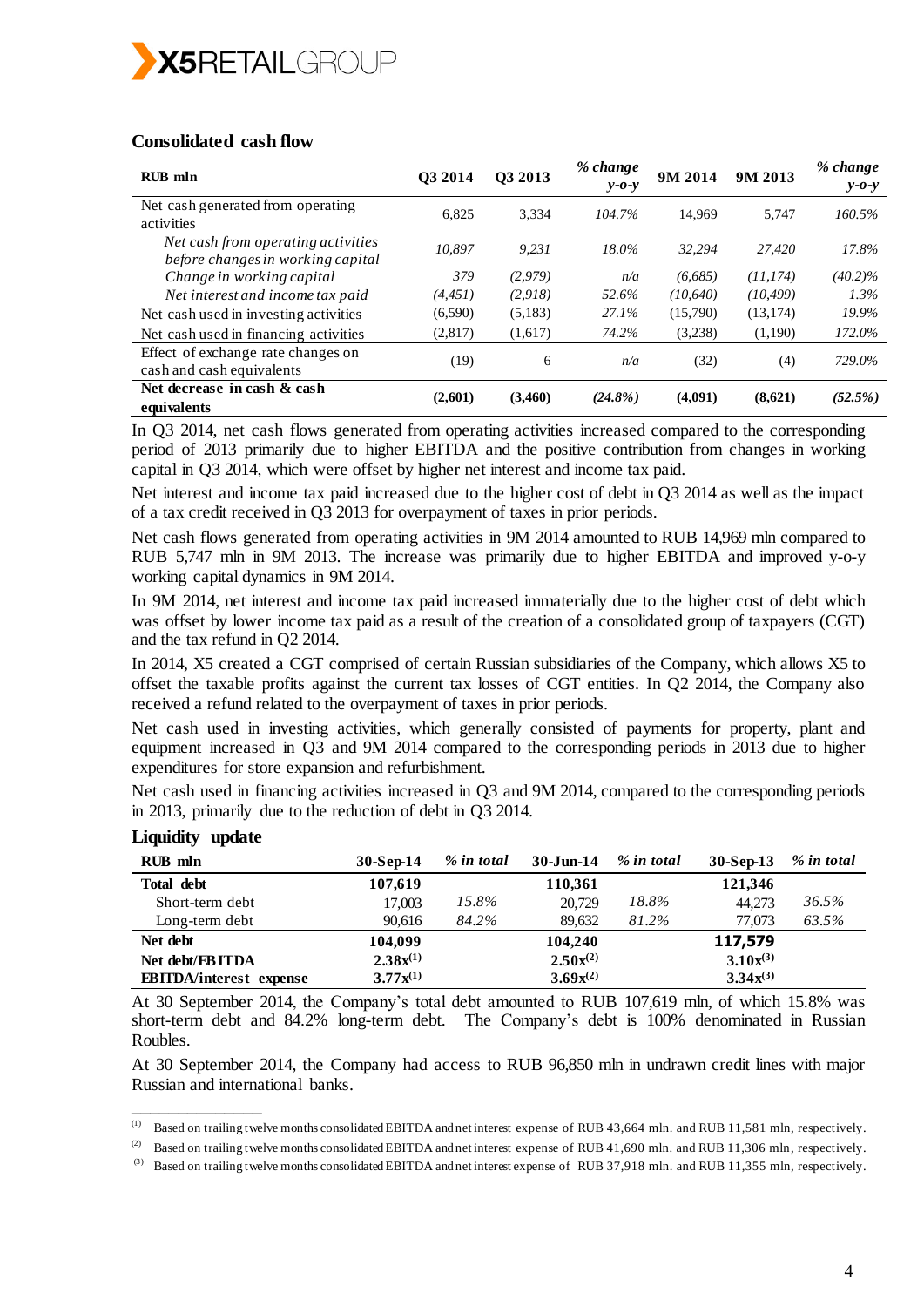

### **Note to Editors:**

X5 Retail Group N.V. (LSE: FIVE, Moody's - "B2", S&P - "B+") is a leading Russian food retailer. The Company operates several retail formats: the chain of economy class stores under the Pyaterochka brand, the supermarket chain under the Perekrestok brand, the hypermarket chain under the Karusel brand, Express convenience stores under various brands and the online retail channel under the E5.RU brand.

At 30 September 2014, X5 had 5,005 Company-operated stores. It has the leading market position in both Moscow and St. Petersburg and a significant presence in the European part of Russia. Its store base includes 4,342 Pyaterochka economy-class stores, 389 Perekrestok supermarkets, 81 Karusel hypermarkets and 193 Express stores. The Company operates 31 DCs and 1,528 Company-owned trucks across the Russian Federation.

For the full year 2013, revenue totaled RUB 534,560 mln, EBITDA reached RUB 38,350 mln, and net income amounted to RUB 10,984 mln. In 9M 2014, revenue totaled RUB 452,285 mln, EBITDA reached RUB 32,365 mln, and net income amounted to RUR 9,869 mln.

X5's Shareholder structure is as follows: Alfa Group – 47.86%, founders of Pyaterochka – 14.43%, X5 Directors  $-0.03%$ , treasury shares  $-0.04%$ , free float  $-37.64%$ .

*Forward looking statements:*

*This announcement includes statements that are, or may be deemed to be, "forward -looking statements". These forward-looking statements can be identified by the fact that they do not only relate to historical or current events. Forward-looking statements often use words such as "anticipate", "target", "expect", "estimate", "intend", "expected", "plan", "goal", "believe", or other words of similar meaning.*

*By their nature, forward-looking statements involve risk and uncertainty because they relate to future events and circumstances, a number of which are beyond X5 Retail Group N.V.'s control. As a result, actual future results may differ materially from the plans, goals and expectations set out in these forward-looking statements.* 

*Any forward-looking statements made by or on behalf of X5 Retail Group N.V. speak only as at the date of this announcement. Save as required by any applicable laws or regulatio ns, X5 Retail Group N.V. undertakes no obligation publicly to release the results of any revisions to any forward -looking statements in this document that may occur due to any change in its expectations or to reflect events or circumstances after the date of this document.*

**Contacts: Gregory Madick Executive IR Director Tel.: +7 (495) 502-9783 e-mail: [Gregory.Madick@x5.ru](mailto:Gregory.Madick@x5.ru)**

**Andrey Napolnov, CFA Deputy IR Director Tel.: +7 (495) 662-8888, ext. 22-455 e-mail: [Andrey.Napolnov@x5.ru](mailto:Andrey.Napolnov@x5.ru)**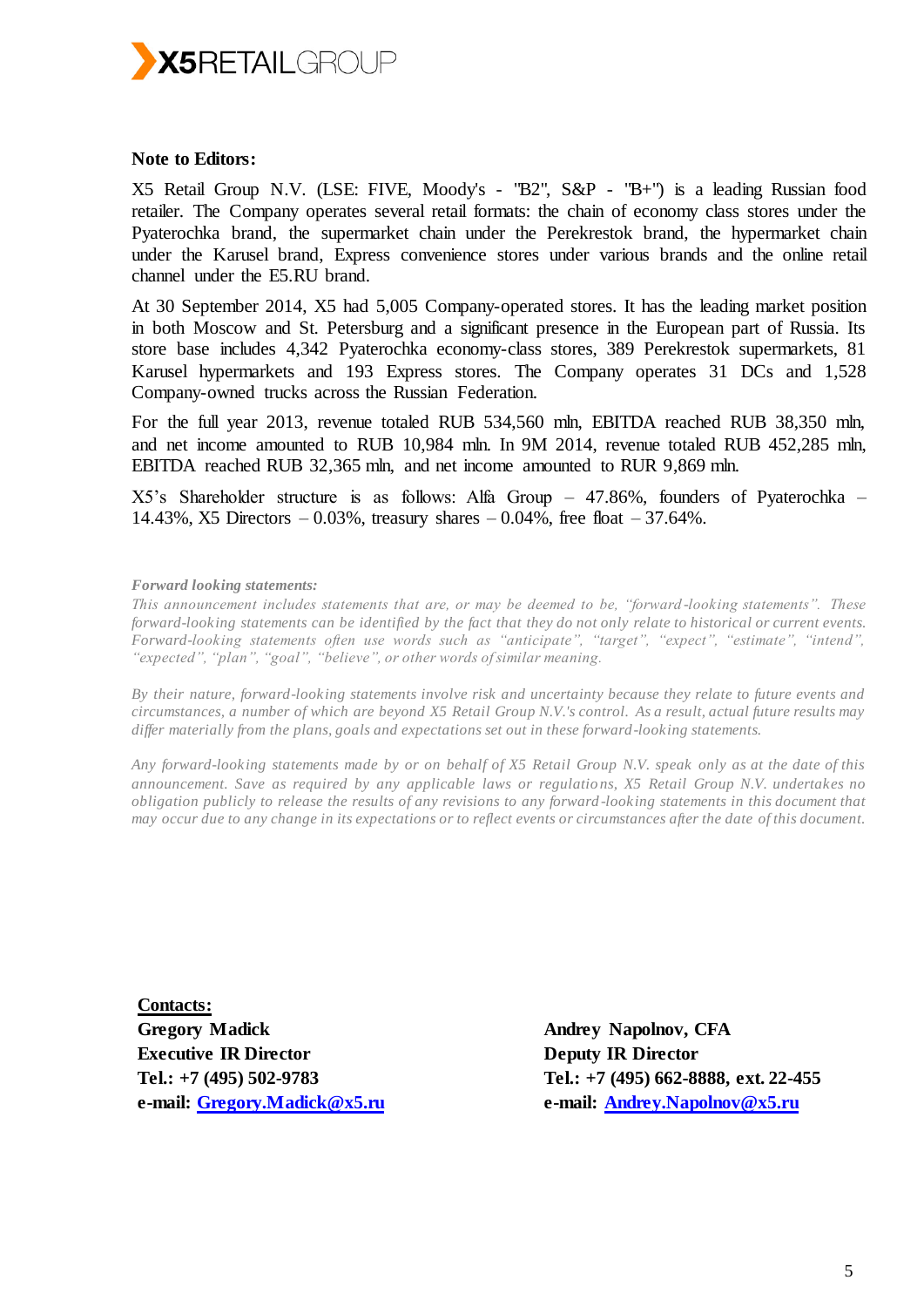

# **Appendix I Condensed Consolidated Interim Statement of Profit or Loss for the three and nine months ended 30 September 2014**

(expressed in millions of Russian Roubles, unless otherwise stated)

|                                                   | Three months ended |           | Nine months ended |            |  |
|---------------------------------------------------|--------------------|-----------|-------------------|------------|--|
|                                                   | 30-Sep-14          | 30-Sep-13 | $30-Sep-14$       | 30-Sep-13  |  |
|                                                   |                    |           |                   |            |  |
| Revenue                                           | 152,539            | 124,246   | 452,285           | 384,219    |  |
| Cost of sales                                     | (114,950)          | (93, 155) | (341,940)         | (290, 653) |  |
| Gross profit                                      | 37,589             | 31,091    | 110,345           | 93,566     |  |
|                                                   |                    |           |                   |            |  |
|                                                   |                    |           |                   |            |  |
| Selling, general and administrative expenses      | (31,825)           | (26,706)  | (94, 932)         | (80, 927)  |  |
| Lease/sublease and other income                   | 1,546              | 1,443     | 5,094             | 4,269      |  |
| <b>Operating profit</b>                           | 7,310              | 5,828     | 20,507            | 16,908     |  |
| Finance costs                                     | (3,181)            | (2,817)   | (8, 850)          | (8,306)    |  |
| Finance income                                    | 29                 | 14        | 48                | 50         |  |
| Share of loss of associates                       |                    |           |                   |            |  |
|                                                   | (5)                | (1)       | (5)               | (13)       |  |
| Net foreign exchange gain/(loss)                  | 36                 | (29)      | 53                | 49         |  |
| Profit before tax                                 | 4,189              | 2,995     | 11,753            | 8,688      |  |
| Income tax expense                                | (769)              | (697)     | (1,884)           | (2,085)    |  |
| Profit for the year                               | 3,420              | 2,298     | 9,869             | 6,603      |  |
|                                                   |                    |           |                   |            |  |
| Profit for the period attributable to:            |                    |           |                   |            |  |
| Equity holders of the parents                     | 3,420              | 2,298     | 9,869             | 6,603      |  |
| Basic earnings per share for profit attributable  |                    |           |                   |            |  |
| to the equity holders of the parent (expressed in |                    |           |                   |            |  |
| RUB per share)                                    | 50.39              | 33.88     | 145.44            | 97.36      |  |
| Diluted earnings per share for profit             |                    |           |                   |            |  |
| attributable to the equity holders of the parent  |                    |           |                   |            |  |
| (expressed in RUB per share)                      | 50.39              | 33.88     | 145.44            | 97.36      |  |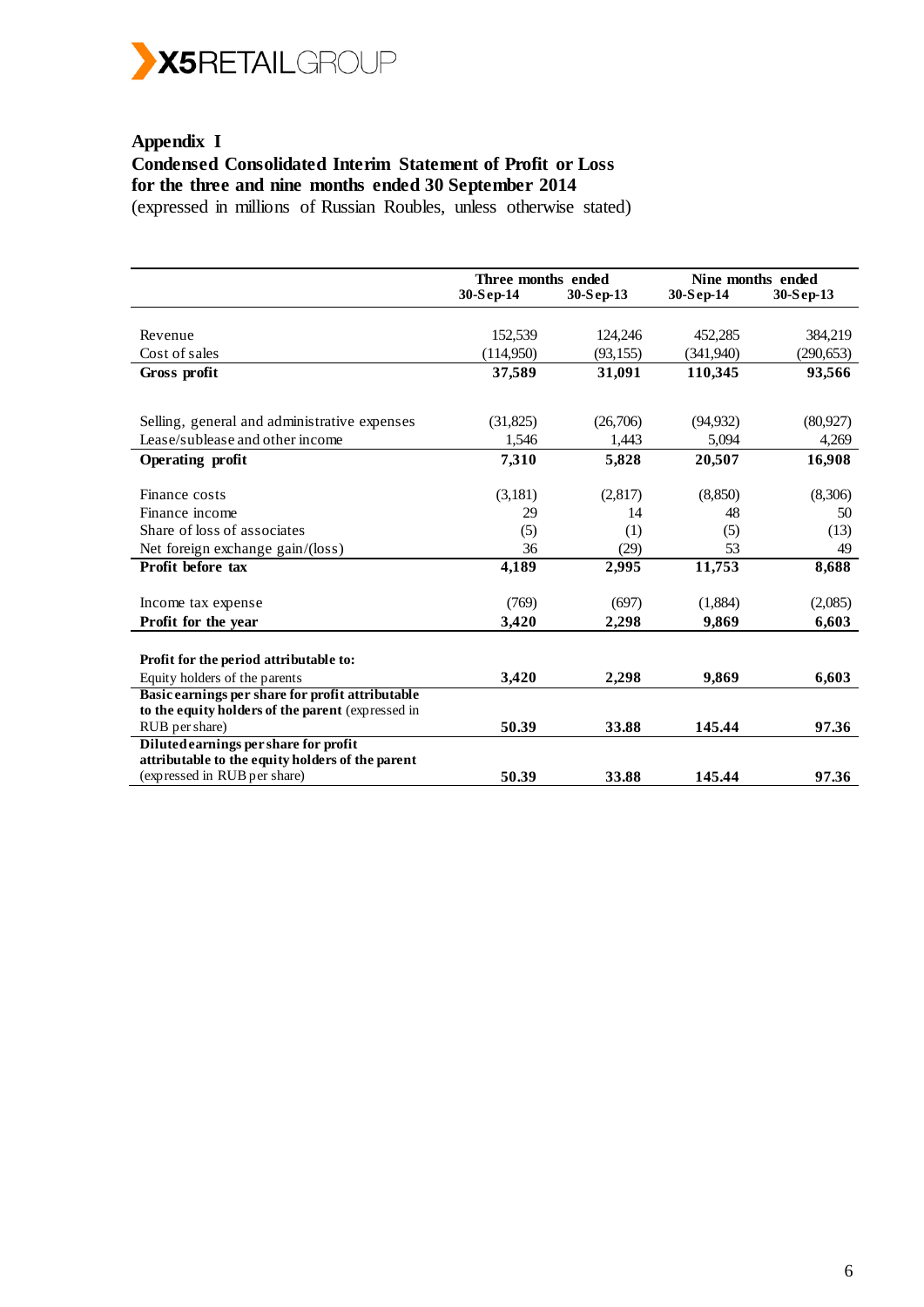

## **Appendix II Condensed Consolidated Interim Statement of Comprehensive Income for the three and nine months ended 30 September 2014**

(expressed in millions of Russian Roubles, unless otherwise stated)

|                                                                                                                                                  | Three months ended |           | Nine months ended |           |
|--------------------------------------------------------------------------------------------------------------------------------------------------|--------------------|-----------|-------------------|-----------|
|                                                                                                                                                  | 30-Sep-14          | 30-Sep-13 | 30-Sep-14         | 30-Sep-13 |
| Profit for the period                                                                                                                            | 3,420              | 2,298     | 9,869             | 6,603     |
| Other comprehensive income/(loss)<br>Items that may be reclassified subsequently to profit<br>and loss                                           |                    |           |                   |           |
| Exchange differences on translation from functional<br>to presentation currency                                                                  |                    | 18        | (23)              | 9         |
| Reclassification of cumulative translation reserve<br>attributable to disposed subsidiaries<br>Total items that may be reclassified subsequently |                    |           | 67                |           |
| to profit and loss, net of tax                                                                                                                   |                    | 18        | 44                | 9         |
| Other comprehensive income for the period, net of                                                                                                |                    |           |                   |           |
| tax                                                                                                                                              |                    | 18        | 44                | 9         |
| Total comprehensive income for the period, net of<br>tax                                                                                         | 3,420              | 2,316     | 9,913             | 6,612     |
| Total comprehensive income for the period<br>attributable to:                                                                                    |                    |           |                   |           |
| Equity holders of the parent                                                                                                                     | 3,420              | 2,316     | 9,913             | 6,612     |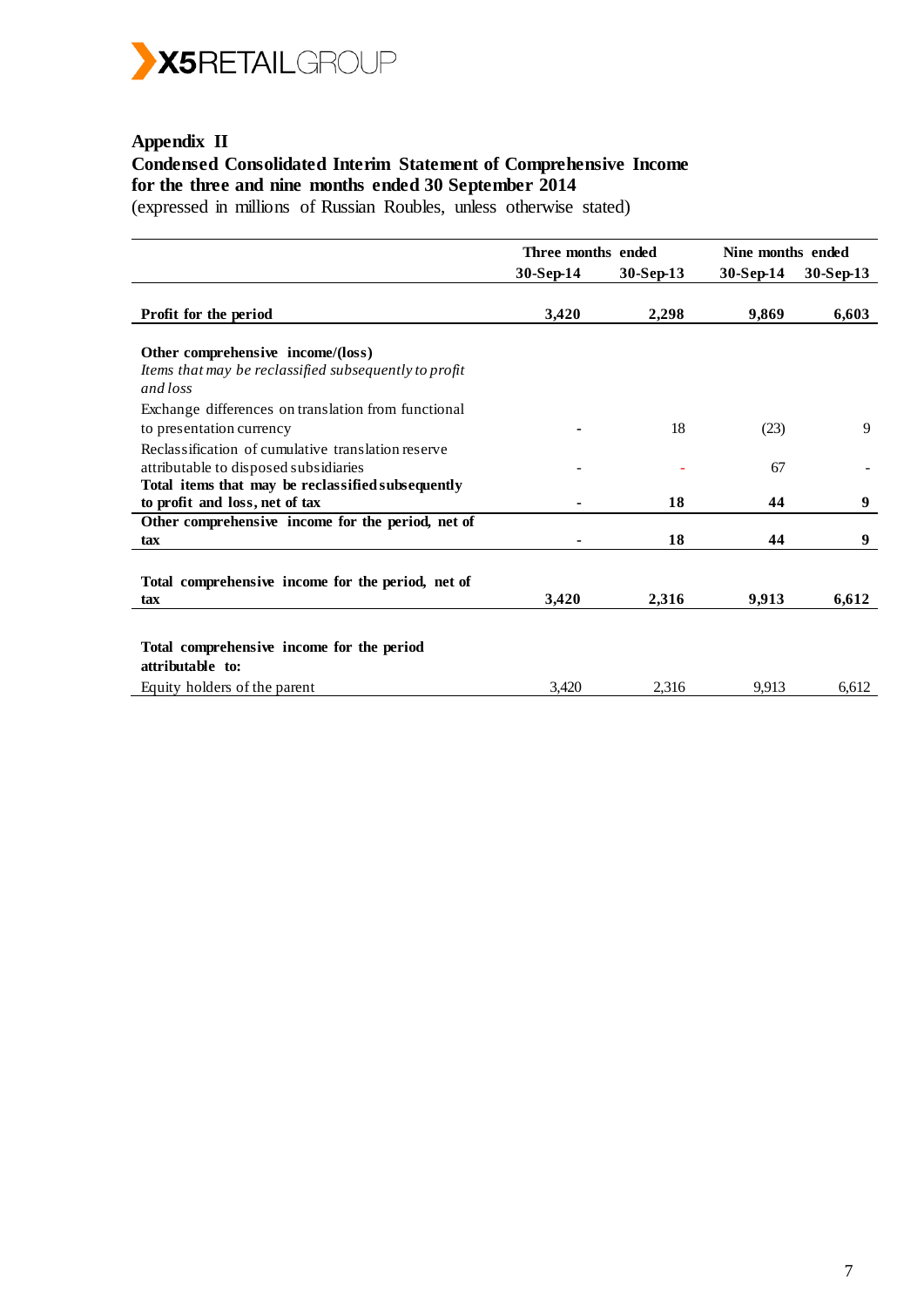

# **Appendix III**

**Condensed Consolidated Interim Statement of Financial Position at 30 September 2014** (expressed in millions of Russian Roubles, unless otherwise stated)

|                                                         | 30 September 2014 | 31 December 2013 |
|---------------------------------------------------------|-------------------|------------------|
| <b>ASSEIS</b>                                           |                   |                  |
| <b>Non-current assets</b>                               |                   |                  |
| Property, plant and equipment                           | 140,076           | 134,998          |
| Investment property                                     | 3,555             | 3,468            |
| Goodwill                                                | 64,708            | 64,503           |
| Intangible assets                                       | 13,069            | 13,979           |
| Prepaid leases                                          | 1,426             | 1,526            |
| Investment in associate                                 | 63                | 68               |
| Available-for-sale investments                          | 213               | 210              |
| Other non-current assets<br>Deferred tax assets         | 1,963             | 1,717<br>4,946   |
|                                                         | 4,155             |                  |
|                                                         | 229,228           | 225,415          |
| <b>Current assets</b>                                   |                   |                  |
| Inventories                                             | 37,429            | 37,465           |
| Loans originated<br>Trade and other accounts receivable | 8<br>15,596       | 7<br>15,343      |
| Current income tax receivable                           | 1,604             | 2,165            |
| VAT and other taxes recoverable                         | 14,979            | 13,897           |
| Cash and cash equivalents                               | 3,520             | 7,611            |
|                                                         |                   | 76,488           |
|                                                         | 73,136            |                  |
| <b>Total assets</b>                                     | 302,364           | 301,903          |
|                                                         |                   |                  |
| <b>EQUITY AND LIABILITIES</b>                           |                   |                  |
|                                                         |                   |                  |
| Equity attributable to equity holders of the parent     |                   |                  |
| Share capital                                           | 2,457<br>46,228   | 2,456<br>46,126  |
| Share premium                                           |                   |                  |
| Cumulative translation reserve                          |                   | (44)             |
| Retained earnings                                       | 38,967            | 29,098           |
| Share-based payment reserve                             | 83                | 170              |
| <b>Total equity</b>                                     | 87,735            | 77,806           |
|                                                         |                   |                  |
| <b>Non-current liabilities</b>                          |                   |                  |
| Long-term borrowings                                    | 90,616            | 79,843           |
| Deferred tax liabilities                                | 4,036             | 5,339            |
| Long-term deferred revenue                              | 16                | 21               |
|                                                         | 94,668            | 85,203           |
| <b>Currentliabilities</b>                               |                   |                  |
| Trade accounts payable                                  | 74,449            | 81,050           |
| Short-term borrowings                                   | 17,003            | 30,680           |
| Short-term finance lease payables                       |                   | 4                |
| Interest accrued                                        | 917               | 814              |
| Short-term deferred revenue                             | 343               | 159              |
| Current income tax payable                              | 486               | 238              |
| Provisions and other liabilities                        | 26,763            | 25,949           |
|                                                         | 119,961           | 138,894          |
|                                                         |                   |                  |
| <b>Total liabilities</b>                                | 214,629           | 224,097          |
|                                                         |                   |                  |
| <b>Total equity and liabilities</b>                     | 302,364           | 301,903          |